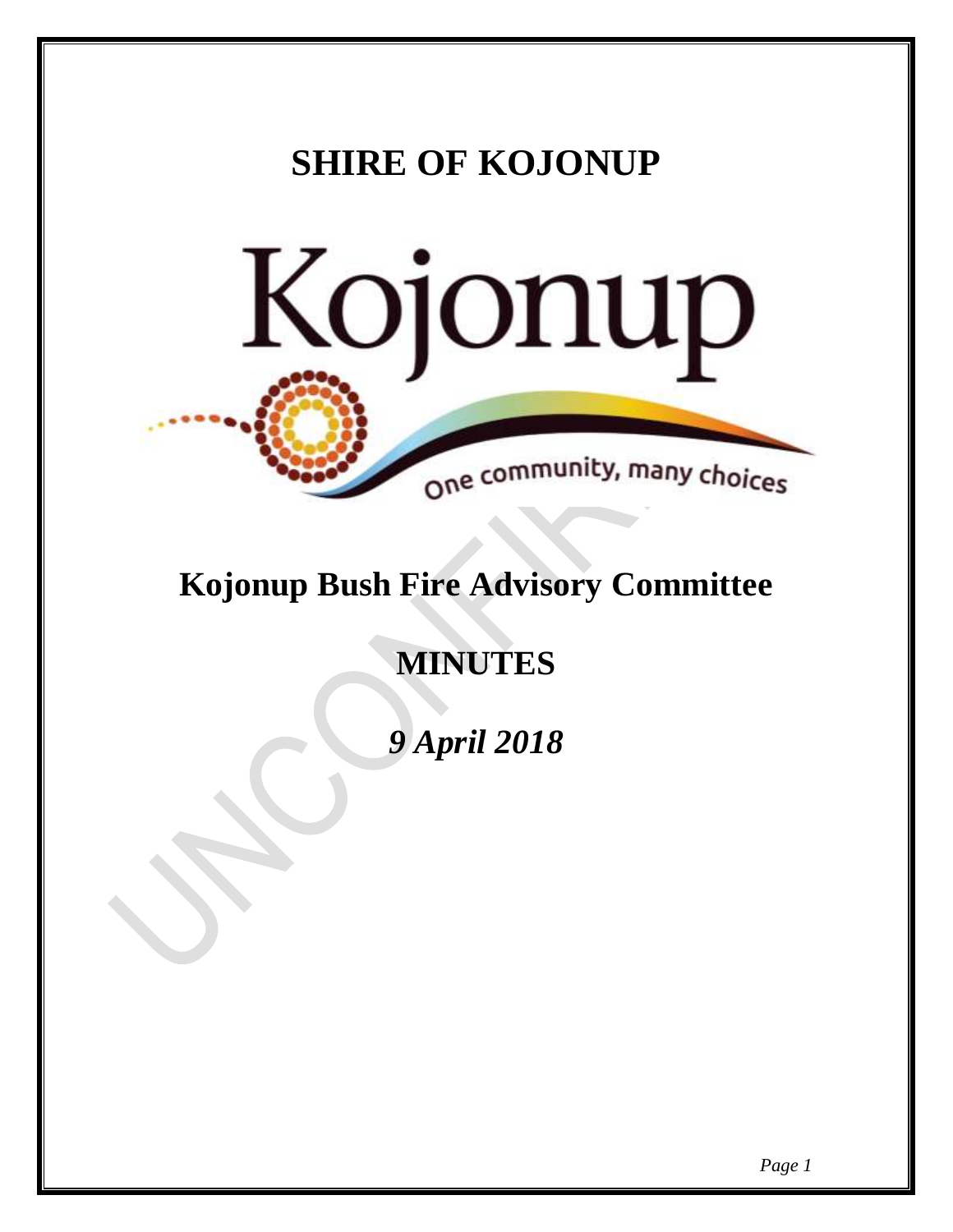# **MINUTES FOR THE KOJONUP BUSH FIRE ADVISORY COMMITTEE MEETING HELD 9 APRIL 2018**

#### **TABLE OF CONTENTS**

| 1.  | <b>DECLARATION OF OPENING AND ANNOUNCEMENT OF GUESTS</b>  | 3  |
|-----|-----------------------------------------------------------|----|
| 2.  | <b>ATTENDANCE &amp; APOLOGIES</b>                         | 3  |
| 3.  | SUMMARY OF RESPONSE TO PREVIOUS QUESTIONS TAKEN ON NOTICE | 4  |
| 4.  | <b>PUBLIC QUESTION TIME</b>                               | 4  |
| 5.  | <b>APPLICATIONS FOR LEAVE OF ABSENCE</b>                  |    |
| 6.  | <b>CONFIRMATION OF MINUTES</b>                            |    |
| 7.  | ANNOUNCEMENTS BY THE PRESIDING MEMBER WITHOUT DISCUSSION  |    |
| 8.  | PETITIONS, DEPUTATIONS & PRESENTATIONS                    |    |
| 9.  | <b>DECLARATIONS OF INTEREST</b>                           |    |
| 10. | <b>STATUS REPORTS</b>                                     |    |
| 11. | <b>ITEMS</b>                                              | 5  |
| 12  | <b>MOTIONS OF WHICH PREVIOUS NOTICE HAS BEEN GIVEN</b>    | 9  |
| 13  | <b>LATE ITEMS</b>                                         | 9  |
| 14  | <b>NEXT MEETING</b>                                       | 9  |
| 15  | <b>CLOSURE</b>                                            | 10 |
| 16  | <b>ATTACHMENTS (SEPARATE)</b>                             | 10 |
|     |                                                           |    |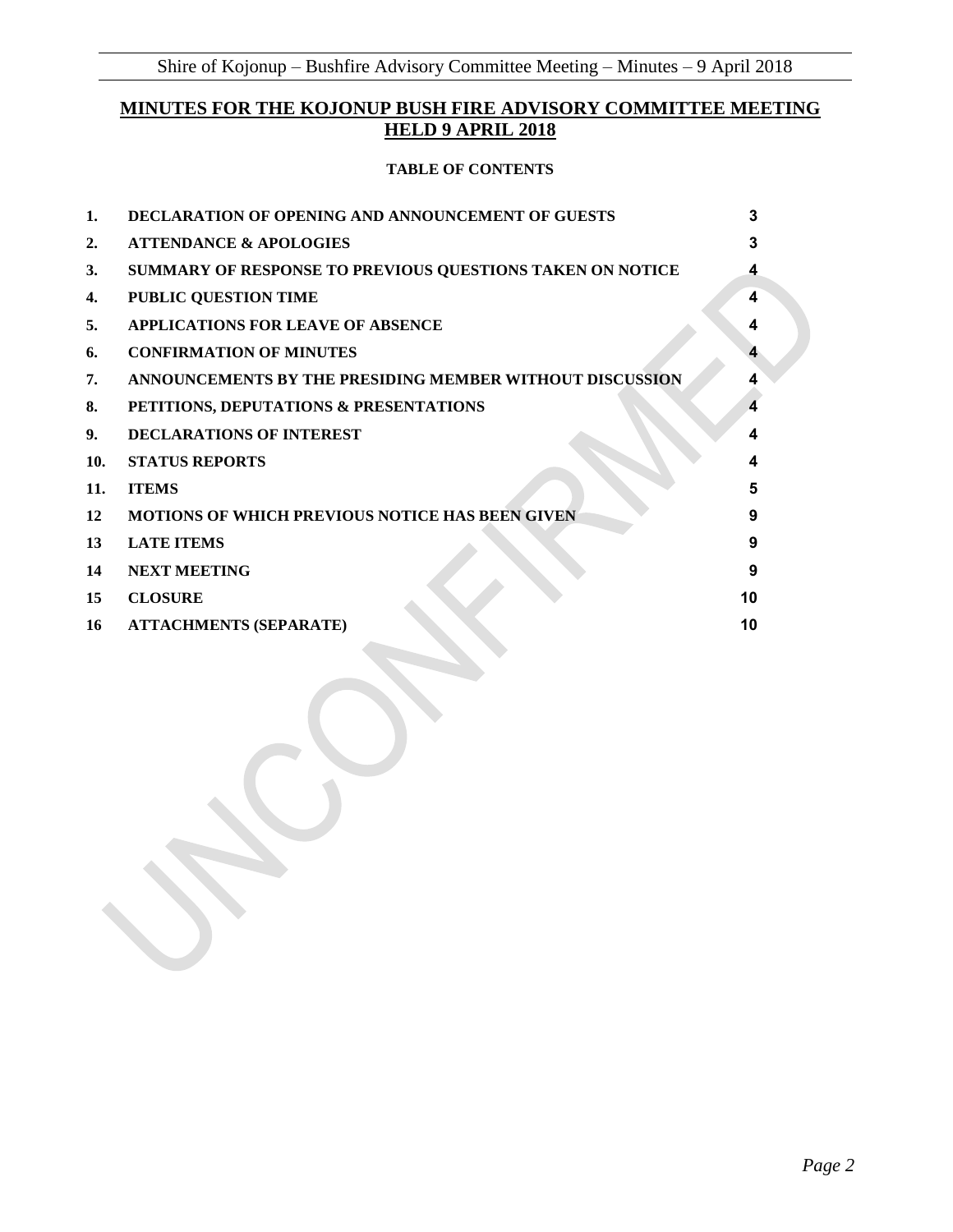# **MINUTES**

#### <span id="page-2-0"></span>**1. DECLARATION OF OPENING AND ANNOUNCEMENT OF GUESTS**

The Deputy Presiding Member declared the meeting open at 7:30pm and alerted the meeting of the procedures for emergencies including evacuation, designated exits and muster points.

## <span id="page-2-1"></span>**2. ATTENDANCE & APOLOGIES**

#### **MEMBERS**

| <b>MEMBERS</b>      |                                                |
|---------------------|------------------------------------------------|
| Mr John Benn        | <b>Councillor (Deputy Presiding Member)</b>    |
| Mr Tony Fisher      | <b>Chief Bush Fire Control Officer</b>         |
| Mr Roger House      | Deputy Bush Fire Control Officer               |
| Mr Geoff Gale       | President of the Kojonup Bush Fire Association |
| Mr Robert Cowie     | <b>Administration/Regulatory Officer</b>       |
| Mr Daniel Campbell  | Kojonup Volunteer Fire and Rescue Service      |
| Mr Matthew Crabb    | Kojonup Volunteer Fire and Rescue Service      |
| Mr Mort Wignall     | <b>Manager Regulatory Services</b>             |
| Mrs Denise Berryman | Secretary of the Kojonup Bush Fire Association |
| Mr Bob Francis      | Kojonup Bushfire Brigade Member                |

#### **APOLOGIES**

Mr Rick Mitchell-Collins Chief Executive Officer

Mr Ned Radford Councillor (Presiding Member) Mr Ross Fryer-Smith Senior Bush Fire Control Officer Mr Myles Reid Senior Bush Fire Control Officer Mr Murray Gibbs Senior Bush Fire Control Officer Mr Paul Retallack Senior Ranger/Building Maintenance Coordinator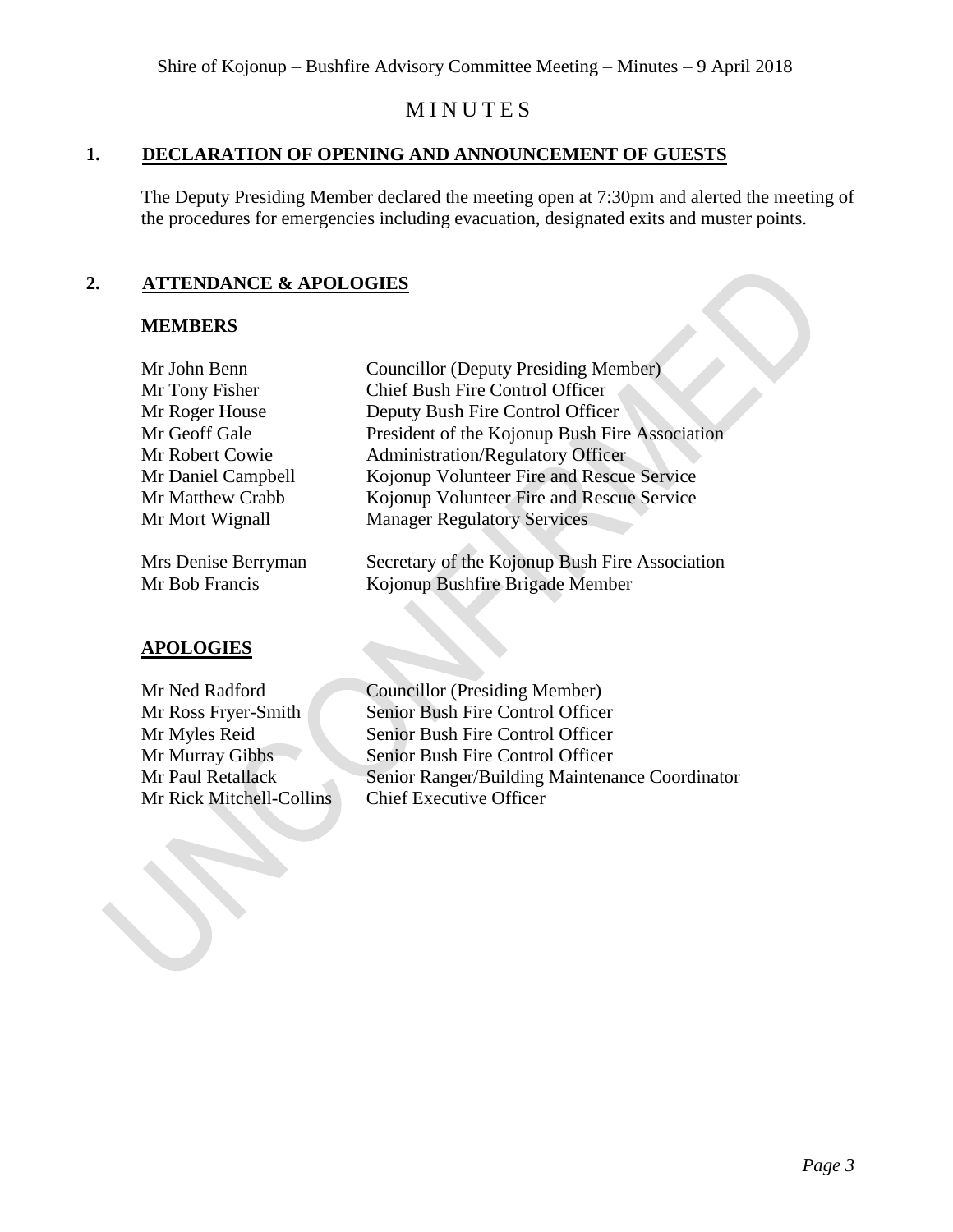# <span id="page-3-0"></span>**3. SUMMARY OF RESPONSE TO PREVIOUS QUESTIONS TAKEN ON NOTICE**

Nil

# <span id="page-3-1"></span>**4. PUBLIC QUESTION TIME**

Nil

# <span id="page-3-2"></span>**5. APPLICATIONS FOR LEAVE OF ABSENCE**

Nil

## <span id="page-3-3"></span>**6. CONFIRMATION OF MINUTES**

ORDINARY MEETING 12 February 2018

#### **COMMITTEE DECISION**

**3/18 Moved Geoff Gale, seconded Dan Campbell that the Minutes of the Ordinary Meeting of the Bushfire Advisory Committee held 12 February 2018 be confirmed as a true record.** 

**CARRIED 8/0**

<span id="page-3-4"></span>**7. ANNOUNCEMENTS** by the Presiding Member without discussion

# <span id="page-3-5"></span>**8. PETITIONS, DEPUTATIONS & PRESENTATIONS**

# <span id="page-3-6"></span>**9. DECLARATIONS OF INTEREST**

#### <span id="page-3-7"></span>**10. STATUS REPORTS**

*This section of the meeting is to be used to relay any updates or information to the rest of the Committee that do not require a motion to go to Council.*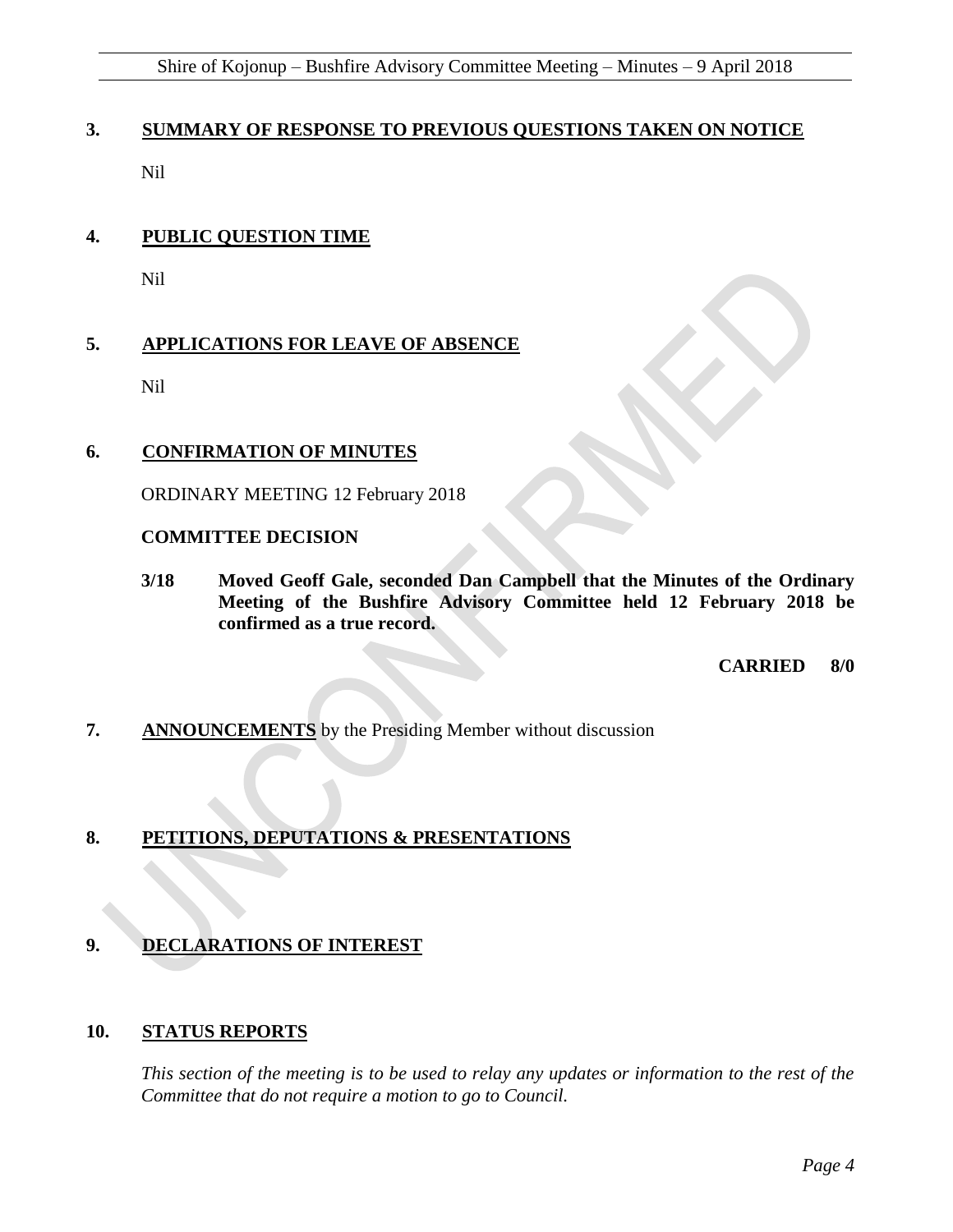## <span id="page-4-0"></span>**11. ITEMS**

#### **11.1 Kojonup Volunteer Bushfire Brigade AGM Minutes**

| <b>AUTHOR</b>  | Rob Cowie - Administration/Regulatory Officer                      |
|----------------|--------------------------------------------------------------------|
| <b>DATE</b>    | Thursday 5 April 2018                                              |
| <b>FILE NO</b> |                                                                    |
|                | <b>ATTACHMENT(S)</b>   Kojonup Bushfire AGM minutes (to be tabled) |
|                |                                                                    |

| STRATEGIC/CORPORATE IMPLICATIONS |                                              |                                     |  |  |  |
|----------------------------------|----------------------------------------------|-------------------------------------|--|--|--|
|                                  | Community Strategic Plan 2017 – 2027 "Smart" | <b>Corporate Business Plan 2017</b> |  |  |  |
| Possibilities – Kojonup 2027+"   |                                              | $-2021$ "Smart                      |  |  |  |
|                                  |                                              | <b>Implementation – Kojonup</b>     |  |  |  |
|                                  |                                              | $2021 +$ "                          |  |  |  |
| <b>Key Pillar</b>                | <b>Community Outcomes</b>                    | <b>Corporate Actions</b>            |  |  |  |
| $KP$ 2 – Connected               | $2.3 - Be$ providing for a                   | $2.3.1 - Maximise community$        |  |  |  |
|                                  | safe and secure                              | safety through safe urban design    |  |  |  |
|                                  | environment by working                       | and advocate for enhanced           |  |  |  |
|                                  | with State and Federal                       | emergency service provisions.       |  |  |  |
|                                  | authorities                                  |                                     |  |  |  |

# **DECLARATION OF INTERST**

Nil

#### **SUMMARY**

To receive and acknowledge recommendations from the Kojonup Volunteer Bushfire Brigade (KVBB) AGM held on Wednesday 4 April 2018.

#### **BACKGROUND**

Nil

#### **COMMENT**

The KVBB have recommended that the minutes

- 1. Be received and acknowledged.
- 2. That the recommendations for the Zulus and Fire Control Officers (FCO's) be passed onto Council for ratification.

**CONSULTATION** Nil.

#### **STATUTORY REQUIREMENTS**

*Bush Fires Act 1954*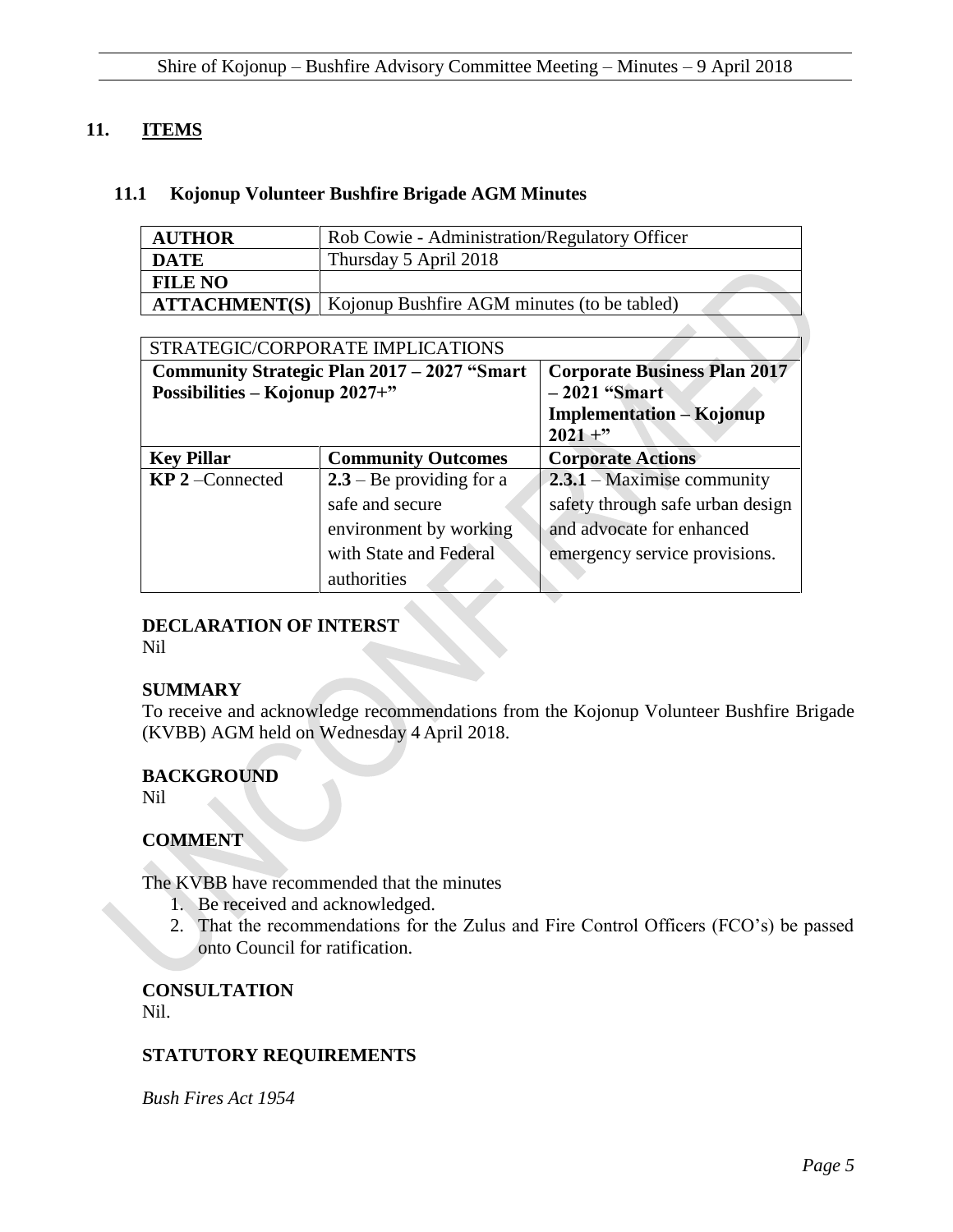**POLICY IMPLICATIONS** Nil

**FINANCIAL IMPLICATIONS** Nil

**RISK MANAGEMENT IMPLICATIONS** Nil

**ASSET MANAGEMENT IMPLICATIONS** Nil*.*

**SOUTHERN LINK VROC (VOLUNTARY REGIONAL ORGANISATION OF COUNCILS) IMPLICATIONS** Nil

**VOTING REQUIREMENTS** Simple Majority

#### **COMMITTEE DECISION**

- **4/18 Moved Rob Cowie, seconded Roger House that the unconfirmed minutes of the Kojonup Volunteer Bushfire Brigade be received and that the Bushfire Advisory Committee recommend to Council that;**
	- **1. Tony Fisher be recommended for the Chief Bushfire Control Officer for the 2018/2019 year**
	- **2. Roger House be recommended for the Deputy Chief Bushfire Control Officer for the 2018/2019 year**
	- **3. Ross Fryer-Smith and Myles Reid be recommended for the Senior Bushfire Control Officers for the 2018/2019 year**
	- **4. The CBCO and the DCBCO are recommended for the Fire Weather Officer and Deputy Fire Weather Officer respectively for the 2018/2019 year**
	- **5. The CBCO and the DCBCO are recommended to appointed as authorised officers to issue permits to burn for the collection of clover seed in the Shire for the 2018/2019 year**
	- **6. The CBCO, DCBCO and the two Senior FCO's be authorised to advise the COE of the Shire of Kojonup on the imposition of Harvest and Vehicle Movement Bans for the 2018/2019 year**

**CARRIED 8/0**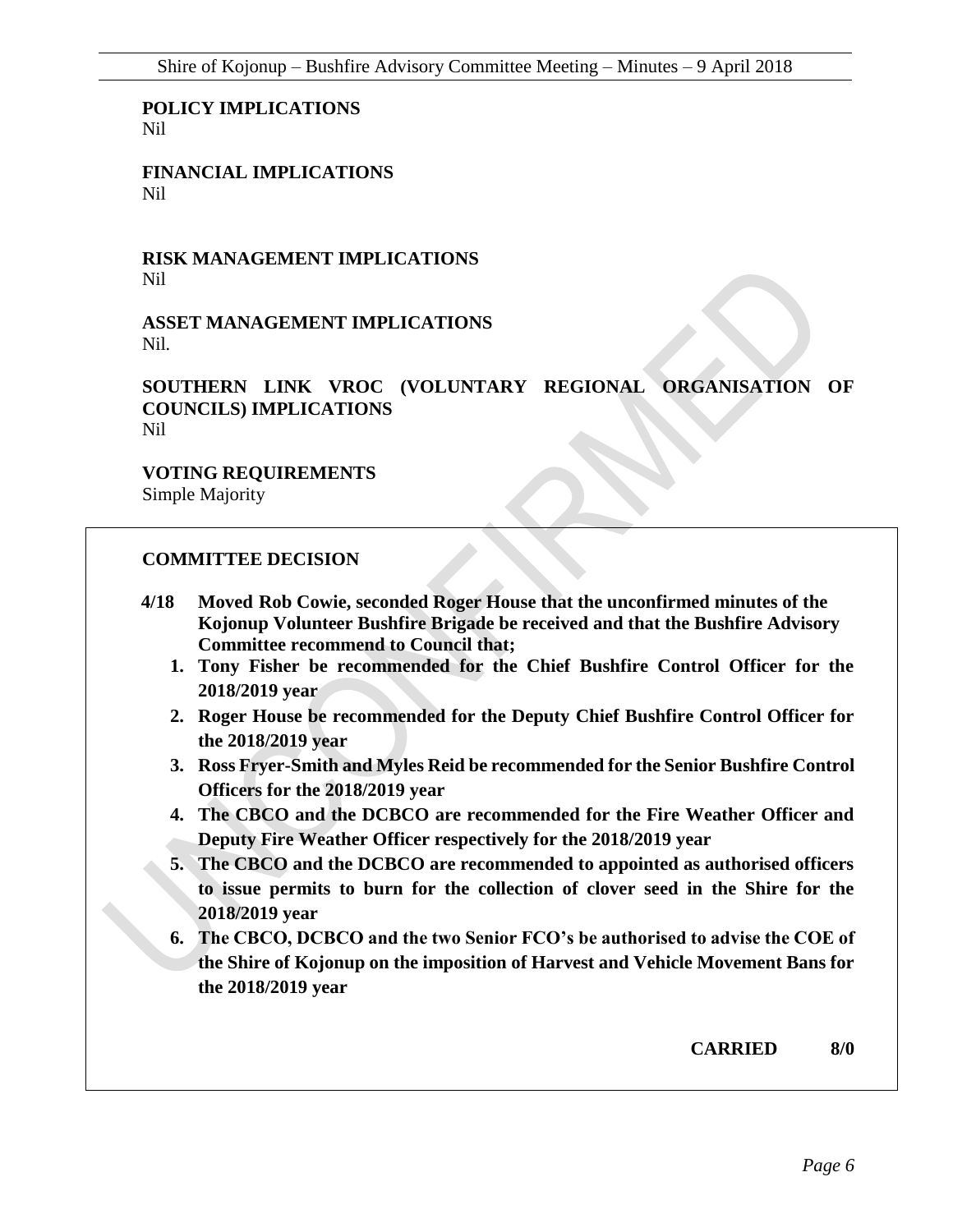#### **11.2 Permit Burns – Implications of non-compliance**

| <b>AUTHOR</b>        | Rob Cowie - Administration/Regulatory Officer |
|----------------------|-----------------------------------------------|
| <b>DATE</b>          | Friday 6 April 2018                           |
| <b>FILE NO</b>       |                                               |
| <b>ATTACHMENT(S)</b> | Nil                                           |

| STRATEGIC/CORPORATE IMPLICATIONS |                                              |                                     |  |  |
|----------------------------------|----------------------------------------------|-------------------------------------|--|--|
|                                  | Community Strategic Plan 2017 – 2027 "Smart" | <b>Corporate Business Plan 2017</b> |  |  |
| Possibilities – Kojonup 2027+"   |                                              | $-2021$ "Smart                      |  |  |
|                                  |                                              | <b>Implementation – Kojonup</b>     |  |  |
|                                  |                                              | $2021 +$ "                          |  |  |
| <b>Key Pillar</b>                | <b>Community Outcomes</b>                    | <b>Corporate Actions</b>            |  |  |
| $KP$ 2 – Connected               | $2.3 - Be$ providing for a                   | $2.3.1 - Maximise community$        |  |  |
|                                  | safe and secure                              | safety through safe urban design    |  |  |
|                                  | environment by working                       | and advocate for enhanced           |  |  |
|                                  | with State and Federal                       | emergency service provisions.       |  |  |
|                                  | authorities                                  |                                     |  |  |

#### **DECLARATION OF INTERST**

Nil

# **SUMMARY**

To discuss the implications and merits or otherwise of passing on relevant costs of fires that escape from permit burns to the holder of the permit.

#### **BACKGROUND**

A fire occurred on Saturday 17<sup>th</sup> March. The fire originated from a permit burn that was held by James Heggarton for a burn of chaff piles on his family's property located on Rosedale Rd. The permit was applied for two days prior to the occurrence of the fire and it was believed that the chaff piles were contained and no longer posed any threat of further flare ups. On the Saturday, there was quite a strong wind which re-ignited the chaff heap and caused the fire to run and ignite into a larger fire. This fire jumped into the Rosedale Road reserve and cause significant damage to the trees on the road.

There will be a need to engage a contractor to clean up the roadside. This is estimated to cost in excess of \$10,000.00.

# **COMMENT**

The question to the Bushfire Advisory Committee is "Should the cost required to clean-up Council property (roadsides) following a Permit Burn Fire escape, be passed onto the permit holder."

**CONSULTATION** Rick Mitchell-Collins – CEO Ned Radford - Councillor

# **STATUTORY REQUIREMENTS**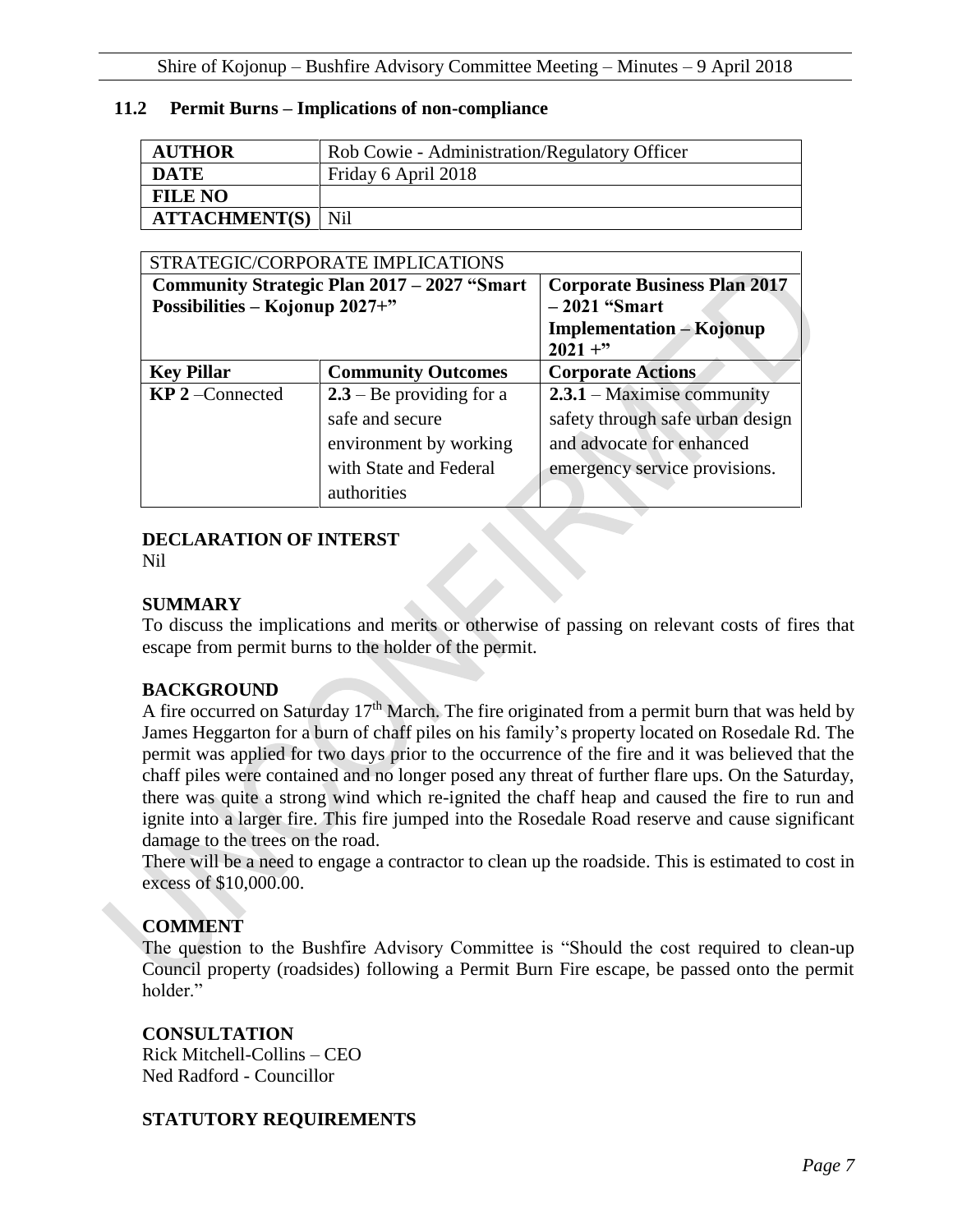Nil

**POLICY IMPLICATIONS** Nil

**FINANCIAL IMPLICATIONS**

Cost of contractor in excess of \$10,000

**RISK MANAGEMENT IMPLICATIONS** Nil

**ASSET MANAGEMENT IMPLICATIONS** Nil*.*

**SOUTHERN LINK VROC (VOLUNTARY REGIONAL ORGANISATION OF COUNCILS) IMPLICATIONS** Nil

**VOTING REQUIREMENTS**

Simple Majority

**RECOMMENDATION.**

**That the Bushfire Advisory Committee recommend to Council that the cost required to clean-up Council property (roadsides) following a Permit Burn Fire escape, be passed onto the permit holder**.

After extensive and robust discussion amongst the Committee, it was felt that a blanket ruling that would cover all possibilities of Permit Burn escapes was not appropriate and the following recommendation was agreed upon.

#### **COMMITTEE DECISION**

**5/18 Moved John Benn, seconded Geoff Gale that the act of charging Permit Holders for costs related to clean up after a Permit Burn escape was not a decision for the BFAC to consider and this decision sat under the scope of the CEO and the Shire Officers as an operational decision.**

**CARRIED 8/0**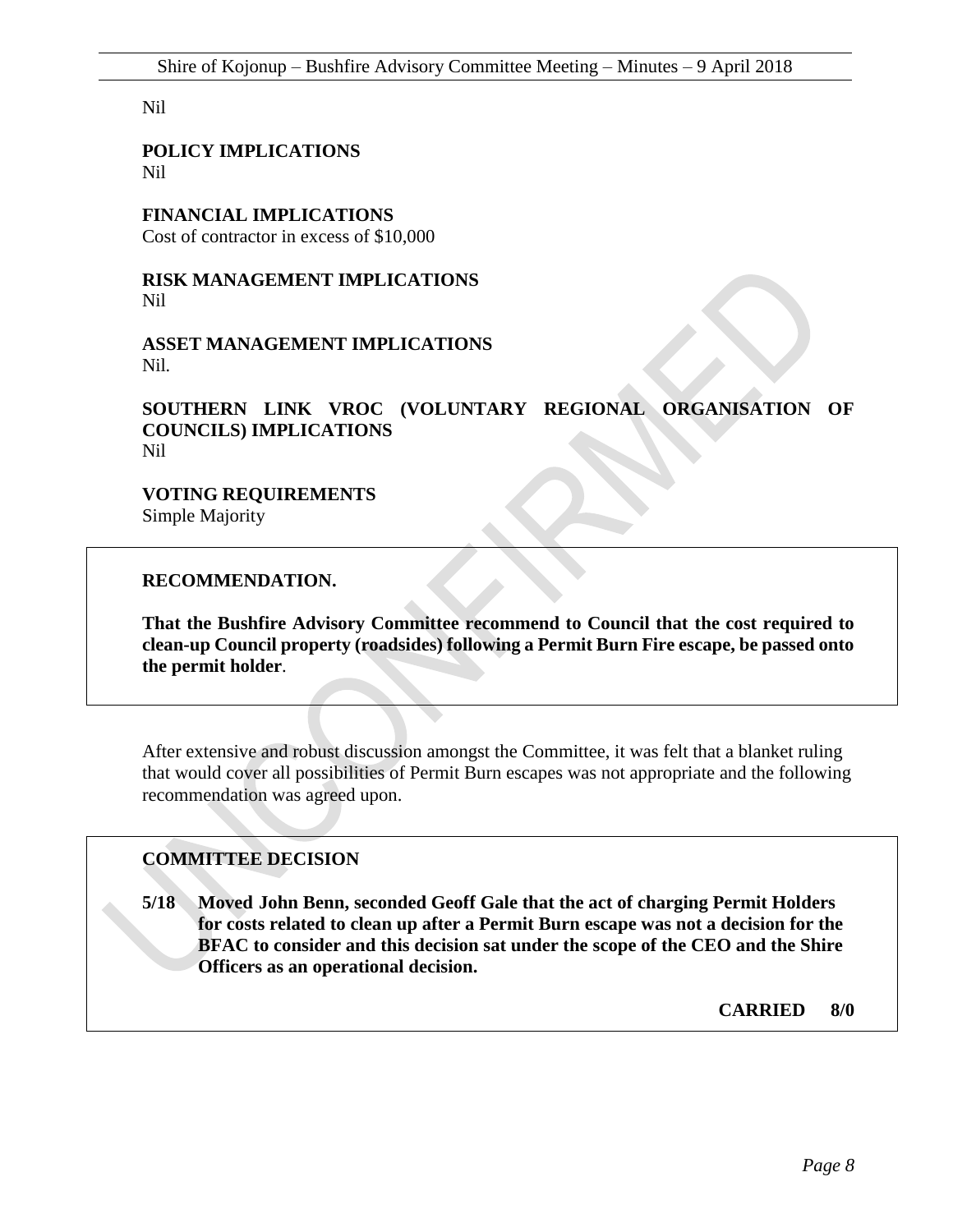#### <span id="page-8-0"></span>**12 MOTIONS OF WHICH PREVIOUS NOTICE HAS BEEN GIVEN**

Nil

## <span id="page-8-1"></span>**13 LATE ITEMS**

• Fire Period Signs

 Dan Campbell asked how the Fire Signs were progressing, Rob Cowie responded that an amount of \$8000 had been requested to be included in the 2018/19 budget to purchase signs. The Committee agreed that they do not believe that we need to have a "Fire Danger Rating" type of sign. We only require one that will show what burning period we are currently in. This will eliminate the need for a staff member to change the sign daily. Rob Cowie to investigate and progress accordingly after the new budget has been adopted.

- Weather Stations
	- Roger House suggested that Rob Cowie look into purchasing Weather Meters for the four Zulus. This will not take place of the FCO's weather checks, but used a an extra tool to enable the Zulu's to gather further data when deciding on bad weather days. These instruments will be able to be purchased under ESL purchasing regulations.
- Bushfire Radio Tower
	- John Benn suggested that the Shire seems to be wasting time and money on studies that have already been conducted in the past. He suggested that the current position or the land at Balgarup Rd and Jingalup Rd intersection had already been indicated as preferred positions for the tower with the Balgarup Road intersection being 15 meters (45 feet) higher than the current Samson Road position. The tower needs to be actioned as soon as possible and the primary focus of any tower should be on Bushfire Radio communications.

Rob Cowie suggested that he organise a meeting with John Dent and the BFAC to discuss all available options.

# **COMMITTEE DECISION**

**6/18 Moved Geoff Gale, seconded Tony Fisher that the Bushfire Advisory Committee recommend to Council that the construction of a suitable Bushfire Radio Tower on the Balgarup Rd/Jingalup Road intersection be a priority for the Shire and for this to be completed by January 2019.**

**CARRIED 7/1**

#### <span id="page-8-2"></span>**14 NEXT MEETING**

Wednesday 5<sup>th</sup> September 2018.